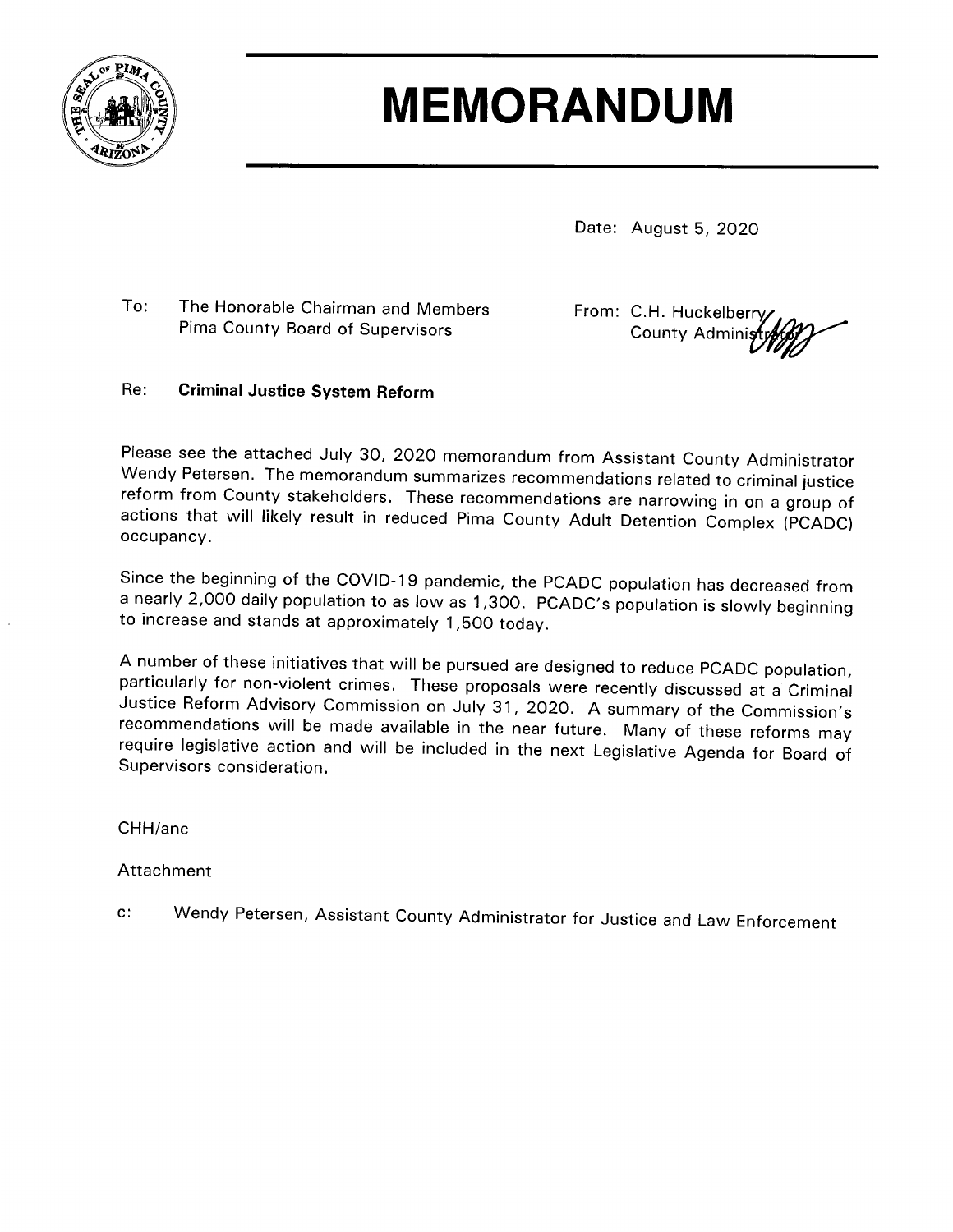

## **MEMORANDUM**

**County Administration Justice and Law**

To: C.H. Huckelberry **Example 20** From: Wendy Petersen

Date: July 30, 2020

County Administrator **Assistant County Administrator** Assistant County Administrator Justice and Law Enforcement

### Re: **Recommendations for Criminal Justice Reform from Pima County Stakeholders**

At our January 16, 2020, regular meeting, the County Administrator asked me to gather recommendations from all of our criminal justice reform stakeholders to present to the Criminal Justice Reform Advisory Commission ("CJRAC" or "Advisory Commission"). Our last Advisory Commission took place on January 27, 2020.

At that meeting we had presentations with specific recommendations made by Public Defense Services, Adult Probation and the County Attorney's Office.

Our next CJRAC meeting is scheduled for Friday, July 31, 2020.

### **I. Pima County Attorney's Office – Barbara LaWall (January 27, 2020)**

Ms. Barabra LaWall responded promptly to this request and included her memoranda from 2017 and 2018 (Attachments 1, 2 and 3) to similar questions. I am attaching that previous memoranda along with Ms. LaWall's comprehensive January 27, 2020, memo outlining in detail her recommendations.

I will summarize her top three recommendations from January 2020 here:

- A. Improve Treatment Alternatives for Drug Possessors and Drivers Under the Influence of Drugs and Alcohol.
	- 1. Sequential Intercept mapping (SIM) reveals the need to fill gaps in the continuum with the following:
		- a. Expand Law Enforcement Assisted Deflection;
		- b. Implement a new Pre-Indictment Drug Diversion;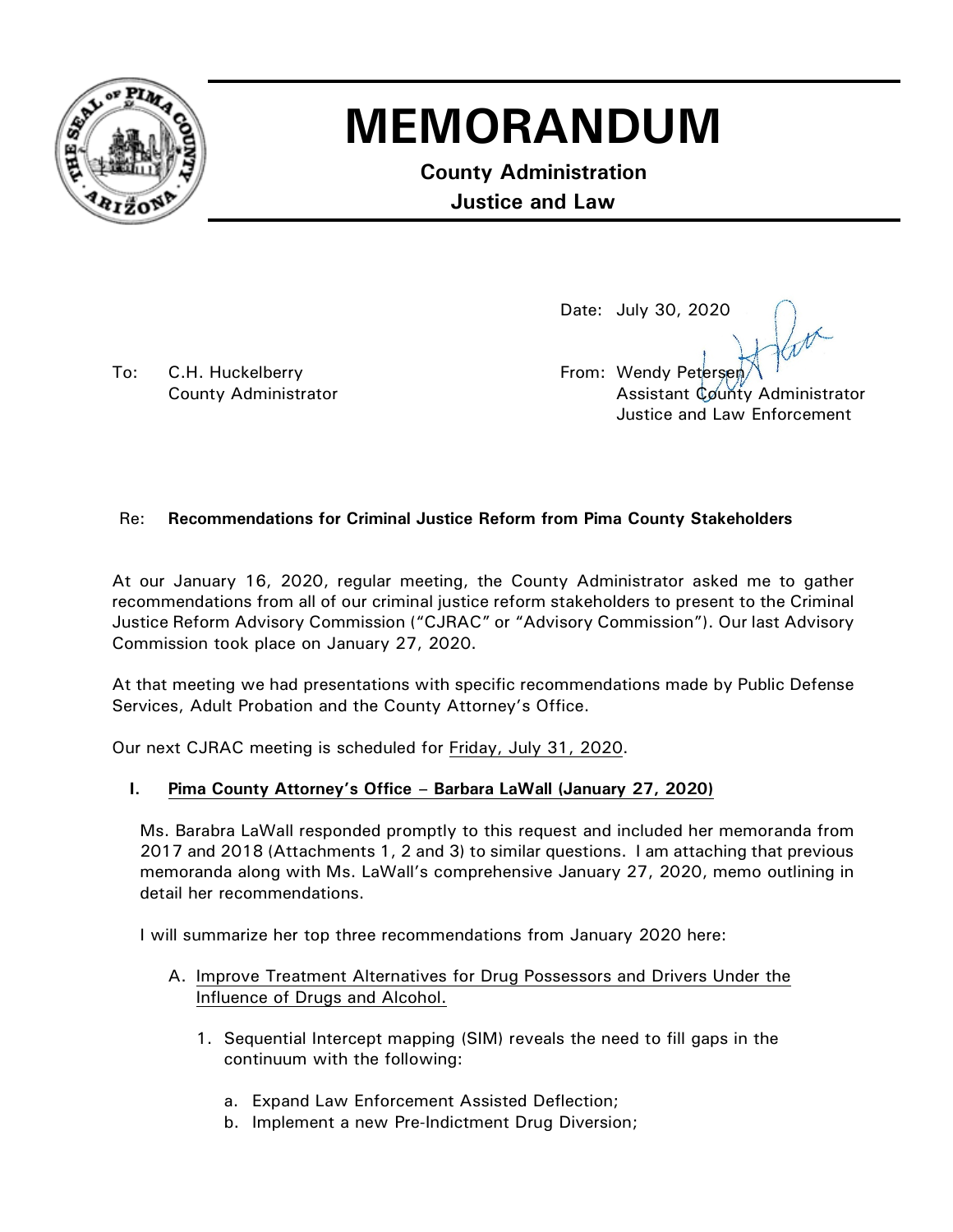C.H. Huckelberry, County Administrator

Re: **Recommendations for Criminal Justice Reform from Pima County Stakeholders** July 30, 2020

Page 2

- c. Coordinate under one Superior Court Judge, all Felony drug possession cases;
- 2. Establish new specialist DUI Court;
- 3. Ensure that all clinically necessary treatment for sub stance use disorder is available immediately;
- 4. Ensure that all necessary wraparound recovery support services are available immediately for participants in the drug and DUI courts;
- 5. Reform the manner in which bail is used in Pima County.
- B. Expedite Disposition of Felony Cases in Superior Court
	- 1. Provide sufficient funding for all positions necessary for the County Attorney's Office to immediately complete redaction for all digital evidence;
	- 2. Provide sufficient funding for all positions necessary for the County Attorney's Office and public defense attorneys to evaluate and negotiate plea agreement within 30 days;
	- 3. Explore legislation to permit disclosure of digital evidence to defense counsel for attorneys' eyes only without redaction.
- C. Expand and Improve Victim Services
	- 1. Ensure all necessary victim services are available immediately and ongoing as needed for all crime victims;
	- 2. Better coordinated services for all victims of sex assault, sex trafficking and stalking.

#### **II. Recommendation from Public Defense Services (Jan 27, 2020) - Dean Brault and Joel Feinman:**

A. Create a comprehensive map of community services available within Pima County:

There are lots of Federal, State, and local programs and resources available, both public and private. PDS proposes that we get representatives responsible for mapping services in their area of expertise together to create a master map of all services impacting the people of Pima County so that we can get a comprehensive view of all services that will help solve problems before they start and to find solutions to problems with how our criminal justice system currently works. This mapping process would address issues like food, housing, employment, education, transportation, childcare, medical, dental, substance abuse, mental health, and all aspects of the criminal justice system including the jail, prison, probation, pretrial, victims, and restitution. Such a mapping project may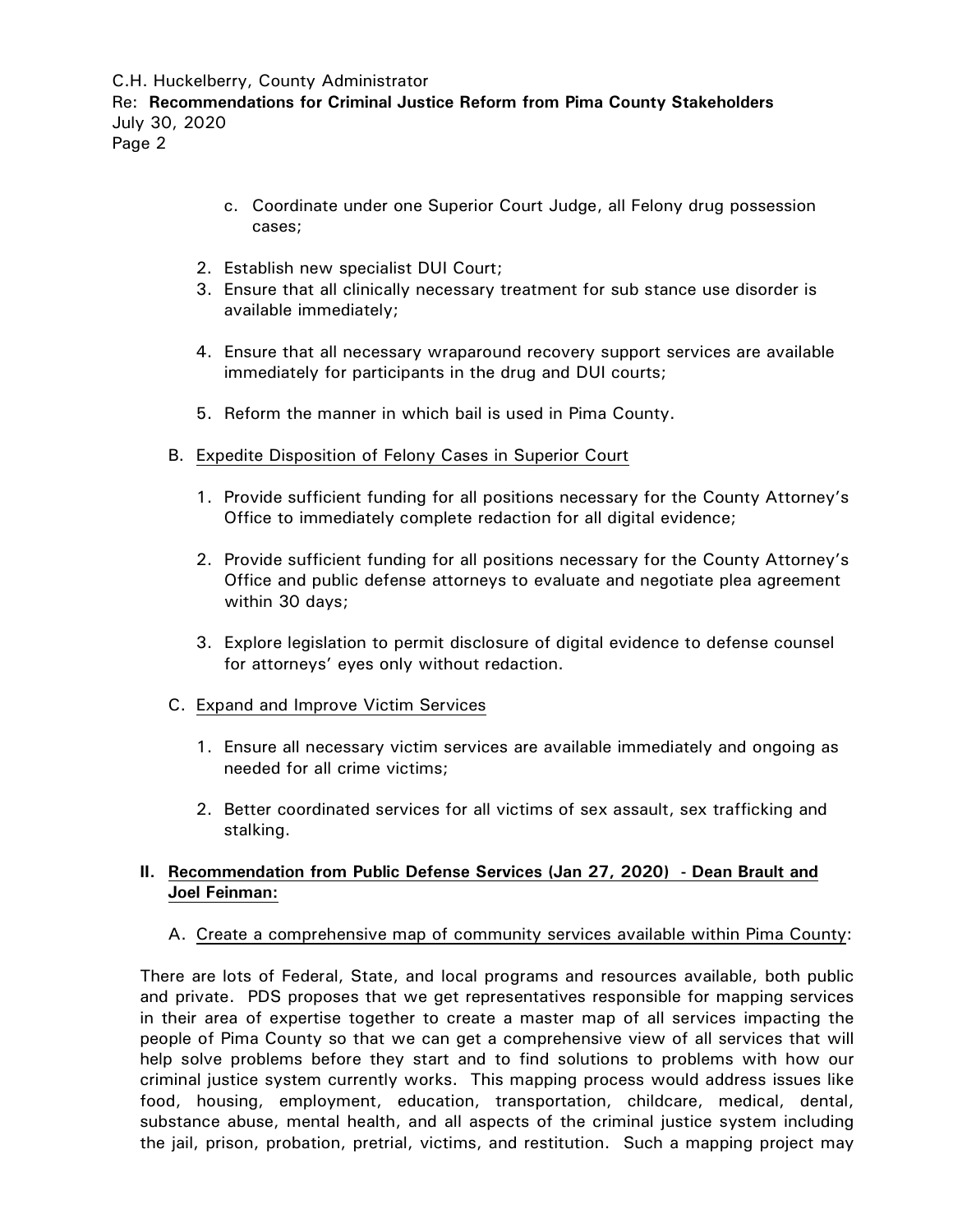lead to more efficient uses of resources and more comprehensive solutions to problems, both in the public and private sectors.

- B. Provide room for expansion of the STEPS (Supportive Treatment and innovation Programs) and other diversion programs by getting the Arizona Legislature to eliminate the statutory restrictions on when diversion can be offered.
- C. Eliminate the mandatory minimum of four (4) months in the Arizona Department of Corrections as a precondition of being placed on probation.
- D. Expect the Arizona Department of Corrections to live up to their new name that includes rehabilitation by funding and providing real rehabilitative services to inmates in areas such as substance abuse and mental health counseling and services.

#### **III. From Adult Probation Office – Chief David Sanders**

- A. Elimination of money bail (No bail or release);
- B. Increase the pace of case flow management (shorten time to disposition);
- C. Release from Arizona Department of Corrections after serving 50% of the time rather than 85%, so long as program goals are accomplished (not necessarily all cases);
- D. Greater judicial discretion in sentencing;
- E. Lower fines;
- F. Probation fees of \$30 per month rather than \$65, to be increased by the court only for noncompliance (incentive for compliance, sanction for noncompliance);
- G. More terminal sentences (e.g., fine) for those who do not need probation, jail or prison.

Chief Sanders recommended the following articles (Attachment 4 and link: [https://files.texaspolicy.com/uploads/2019/05/17151137/Levin-Improving-Probation.pdf\)](https://files.texaspolicy.com/uploads/2019/05/17151137/Levin-Improving-Probation.pdf) about which he states, "There are some good ideas in the [attached] articles, many of which we already do."

From May 2019, Center for Effective Justice**, RIGHT On CRIME**, an initiative of Texas Public Policy Probation, *Ten tips for Policymakers for Improving Probation*

1. Reduce criminalization and incentivize and expand use of police and pretrial diversion;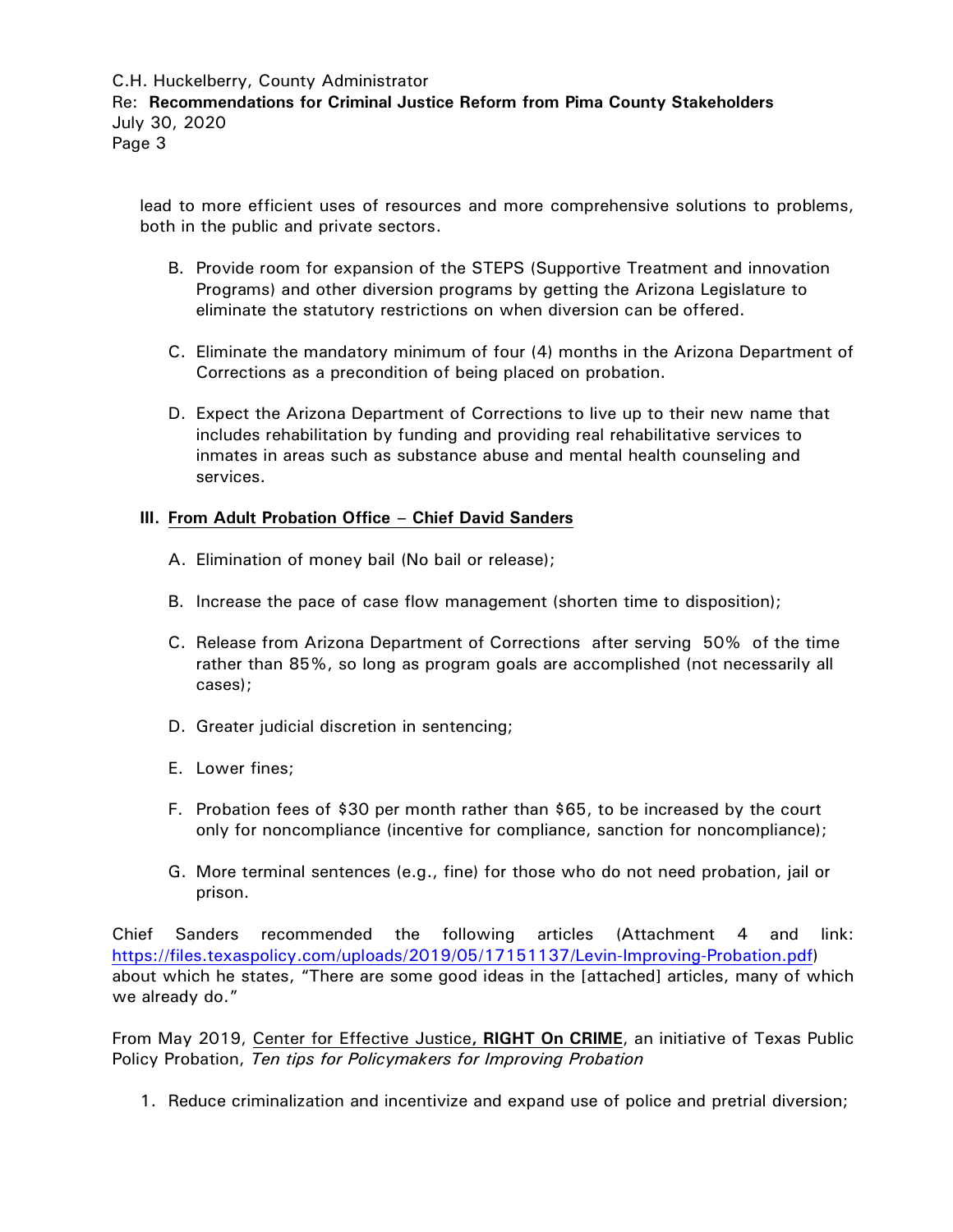- 2. Assess risk and criminogenic needs of each person placed on probation. Tie conditions to the assessment, regularly reevaluate based on progress, and account for special populations;
- 3. Ensure probation conditions are the least restrictive necessary to protect public safety;
- 4. Adopt performance-based probation terms that allow individuals to earn their way off probation;
- 5. Change probation funding to frontload resources, avoid incentivizing higher volumes, and consider risk-needs level of caseload;
- 6. Tie probation funding to performance and outcomes;
- 7. Curtail probation fees and related fines and court costs, and require ability-to-pay determination up front;
- 8. Implement a system of graduated sanctions and incentives;
- 9. Cap or end technical revocations in most cases; and
- 10. Engage community rather than "fortress probation," including leveraging nonprofits, employers, and peer mentors.

Chief Sanders also suggested reviewing, *Promoting Success on Probation and Parole,* **Arnold Ventures** (Attachment 5 and link:

[https://craftmediabucket.s3.amazonaws.com/uploads/AV\\_Community-Supervision-2-](https://craftmediabucket.s3.amazonaws.com/uploads/AV_Community-Supervision-2-Pager_FINAL.pdf) [Pager\\_FINAL.pdf\)](https://craftmediabucket.s3.amazonaws.com/uploads/AV_Community-Supervision-2-Pager_FINAL.pdf)

#### **IV. Recommendations from Pre Trial Services**

Pretrial Services Director, Domingo Corona, focused his recommendations of reform based on his areas of expertise, the pre-adjudication phase of the justice system. He is most familiar with the legal and evidence-based practices surrounding pretrial release and bail conditions, including release mechanisms pre- and post-booking.

Mr. Corona's recommended focus areas for enhancing the justice system follow, with brief descriptions following the general recommendations.

- 1. Bail Reform
- 2. Expansion of Diversion Options
- 3. Exploring the Use of Technology to Improve Pretrial Supervision Outcomes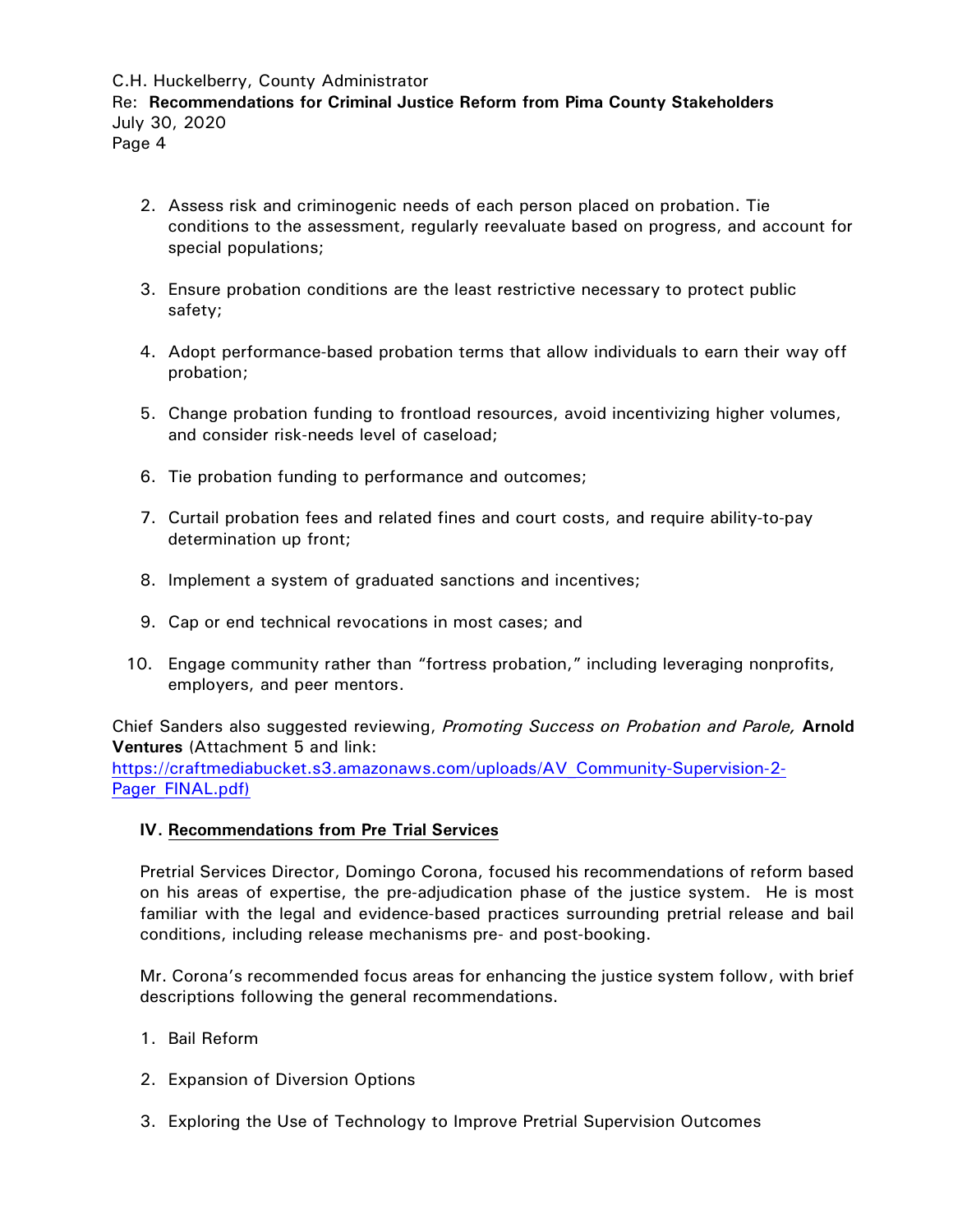#### a. Bail Reform

A review of current state laws and rules regarding bail/release options for judges should be conducted to determine how to best minimize the use of money bail. The National Association of Pretrial Services Agencies National Standards on Pretrial Release and American Bar Association Pretrial Release Standards discuss the prohibition of financial conditions (Standard 1.5) and that a financial condition should not be imposed which "results in the pretrial detention of the defendant solely due to an inability to pay" (Standard 10-5.3), respectively. To move closer to these standards, it is Mr. Corona's recommendation that judges setting bail conditions should have more release options available which help mitigate risks for nonappearance and re-arrest during the pretrial period. Alongside improved release options, a review of state rules and laws should inform on the use of preventative detention for those limited number of cases which present an unmanageable risk to the safety of the community.

*Example 1*: The Jail Population Review Committee has been utilizing expanded services for high risk and needs cases. Thorough examination of cases through this committee has either revealed or developed strategies for defendants who may pose a greater risk for pretrial failure due to housing issues, substance use issues or behavioral health concerns.

*Example 2*: A potential area of interest may be pre-IA screening for felony cases eligible for diversionary programs (such as the STEPS program described below). With preexisting agreements on program qualification, delegated release practices may further reduce an individual's time in detention and also allow initial appearance judges to spend more time reviewing more complex or dangerous cases at the initial appearance hearing.

#### b. Expansion of Diversion Options

The stakeholder support around the development of the STEPS Drug Diversion program is reflective of wide-ranging support for specialty programming geared at addressing the needs of the pre-adjudicated population. These types of programs have the potential for steering individuals away from the typical court process, which hopefully leads to reductions in recidivism. The STEPS program outcomes should reveal whether this approach is effective. If it is, PTS would recommend utilizing this model with other charge or case types, mainly those of a non-violent nature.

#### c. Exploring the Use of Technology to Improve Pretrial Supervision Outcomes

Pretrial Services Officers should use the least onerous strategies to help increase court appearance potential or re-arrest (court date reminders, connectivity to services, etc.). However, no-cost-to-defendant technologies may be employed to better increase communication in these areas. An example of technologies which may benefit community supervision are temporarily assigned cellular phones for those individuals